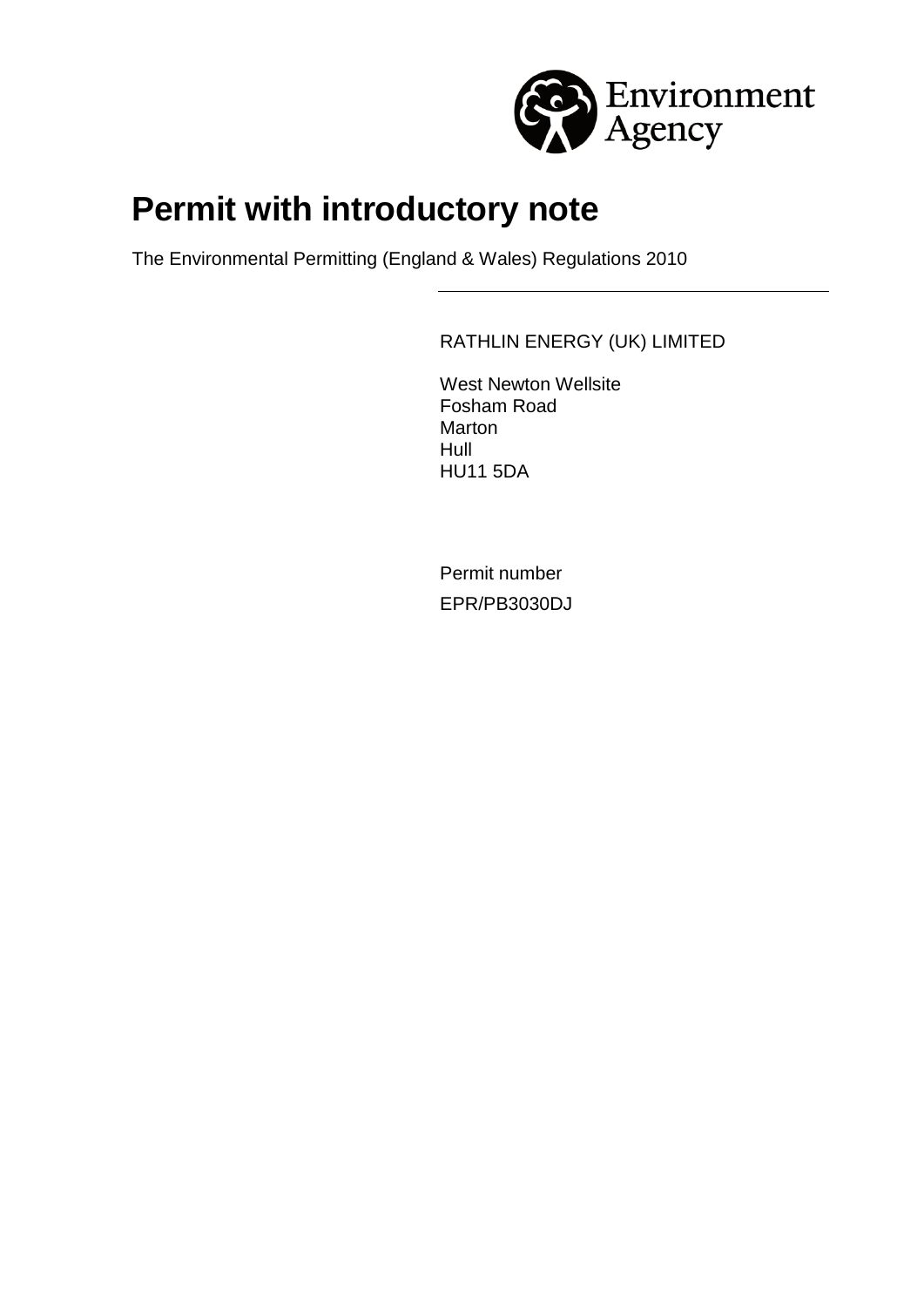# **Permit number PB3030DJ**

## **Introductory note** *This introductory note does not form a part of this permit*

The permit allows the Operator to accumulate and dispose of radioactive waste in carrying on specified radioactive substances activities on the specified premises.

The permit is issued under the provisions of regulation 13 of the Environmental Permitting (England and Wales) Regulations 2010.

The operator must also comply with other legislation to which the accumulation and disposal of radioactive waste is subject. This includes legislation enforced by the Health and Safety Executive and by the Office for Nuclear Regulation.

The status log of the permit sets out the permitting history, including any changes to the permit reference number.

| <b>Status Log of the permit</b> |                         |                      |  |  |
|---------------------------------|-------------------------|----------------------|--|--|
| <b>Detail</b>                   | <b>Date</b>             | <b>Response Date</b> |  |  |
| Application EPR/PB3030DJ/A001   | Duly made<br>30/01/2014 |                      |  |  |
| Permit determined EPR/PB3030DJ  | 30/04/14                |                      |  |  |

**End of Introductory Note**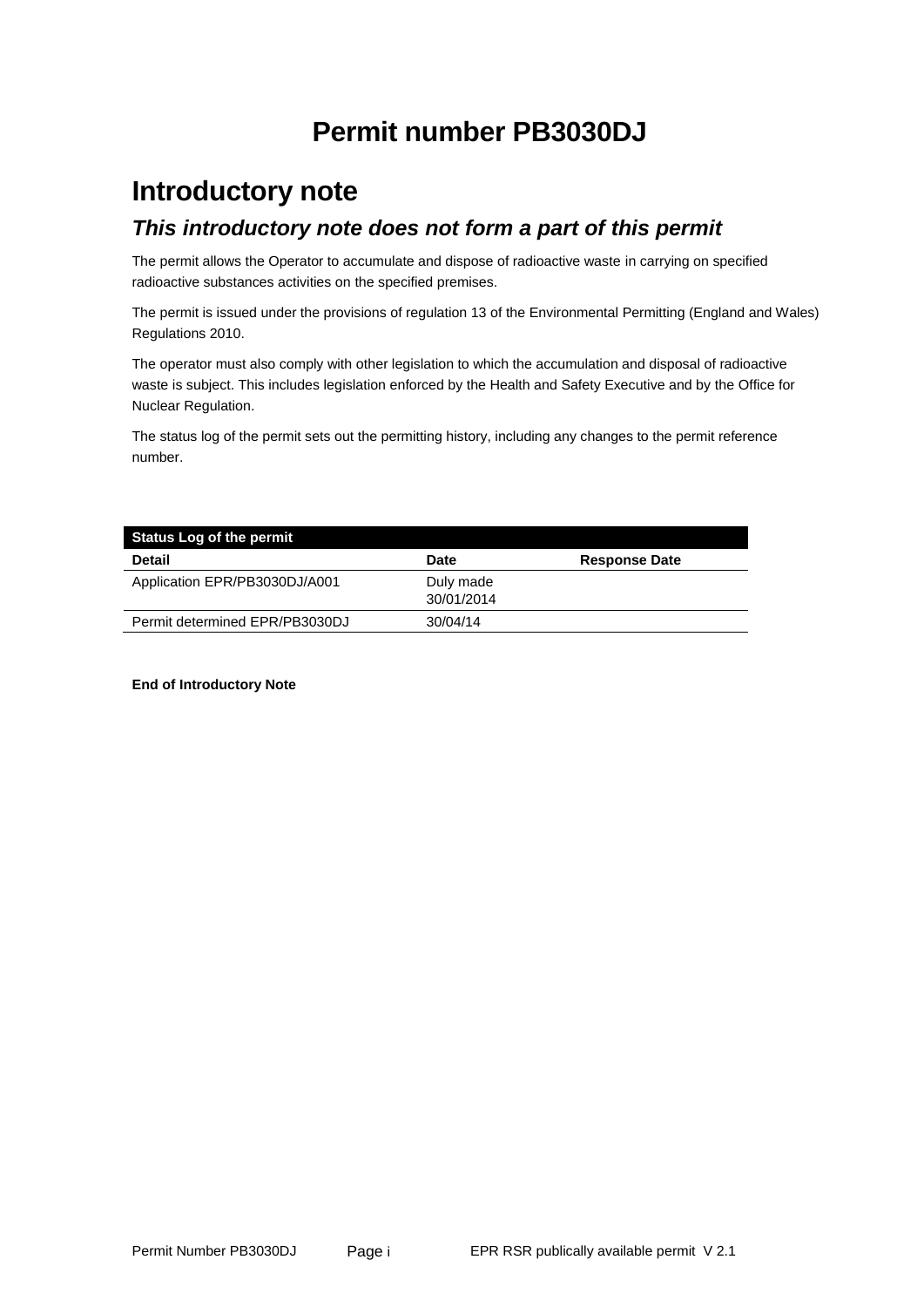#### Permit

The Environmental Permitting (England and Wales) Regulations 2010

# **Permit**

#### Permit number **EPR/PB3030DJ**

The Environment Agency hereby authorises, under regulation 13 of the Environmental Permitting (England and Wales) Regulations 2010

**Rathlin Energy (UK) Limited** ("the operator"),

whose registered office is

**20-22 BEDFORD ROW LONDON WC1R 4JS**

company registration number **06478035**

to carry on radioactive substances activities at

**West Newton Wellsite Fosham Road Marton Hull HU11 5DA** *("the premises")*

to the extent authorised by and subject to the conditions of this permit.

| TEAM LEADER RSR | 30/04/14 |
|-----------------|----------|
|                 |          |

Authorised on behalf of the Environment Agency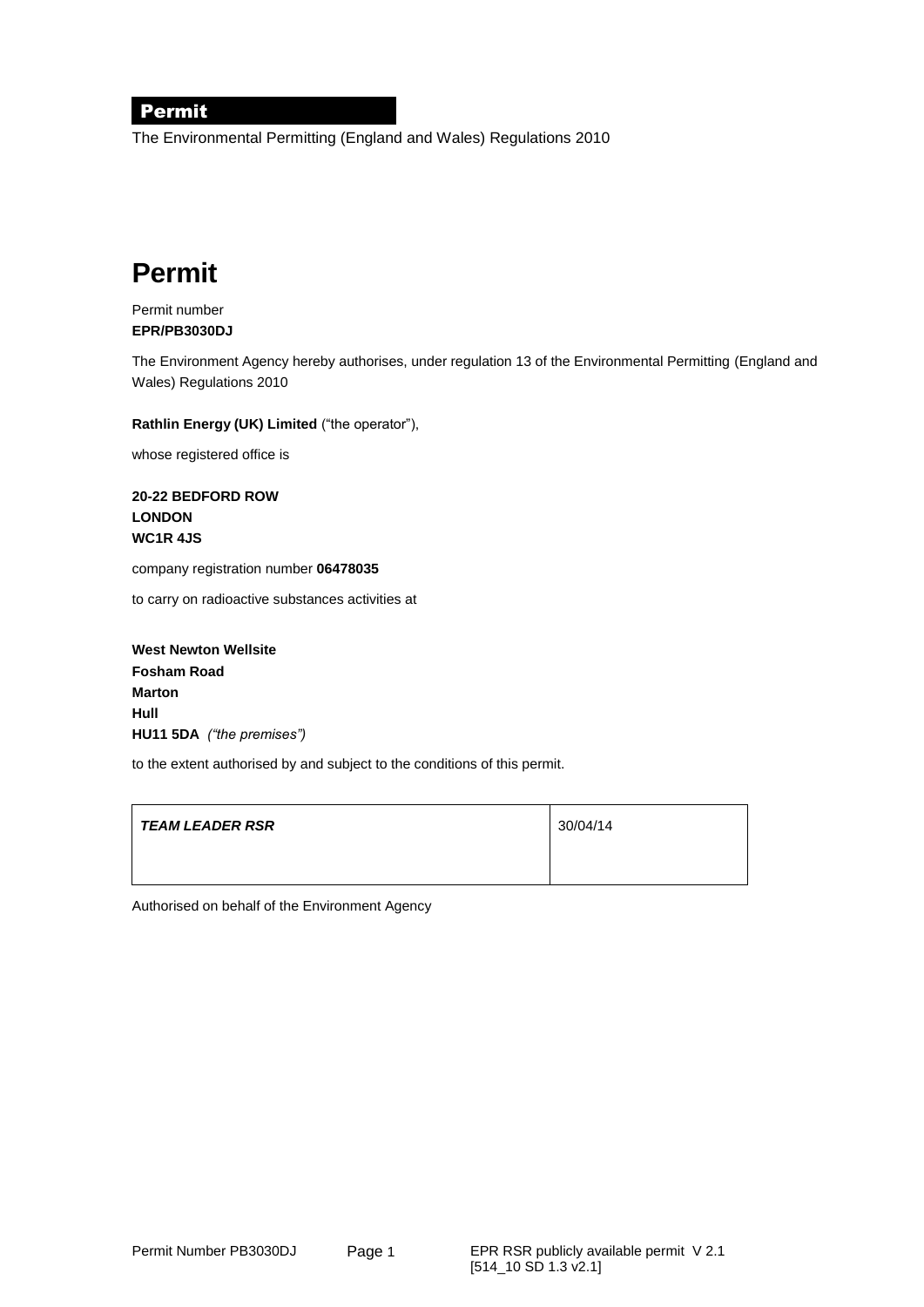# **Conditions**

# **1 – Management**

### **1.1 General management**

- 1.1.1 The operator shall manage and operate the activities:
	- (a) in accordance with a written management system that is sufficient to ensure compliance with the conditions of this permit; and
	- (b) using sufficient competent persons and resources.
- 1.1.2 The operator shall maintain records demonstrating compliance with condition 1.1.1.
- 1.1.3 Any person having duties that are or may be affected by the matters set out in this permit shall have convenient access to a copy of it kept at or near the place where those duties are carried out.
- 1.1.4 The operator shall manage and operate the activities in consultation with such suitable radioactive waste advisers as are necessary for the purpose of advising the operator as to compliance with this permit.

# **2 – Operations**

## **2.1 Permitted activities**

2.1.1 The operator is only authorised to carry on the activities specified in Schedule 1, Table S1.1 (the "activities").

## **2.2 The site**

2.2.1 The activities shall not extend beyond the site, being the land shown edged in green on the site plan at Schedule 5 to this permit.

## **2.3 Operating techniques**

- 2.3.1 The operator shall use the best available techniques:
	- (a) to minimise the period over which radioactive waste is accumulated;
	- (b) to minimise the activity of radioactive waste produced on the premises that will require to be disposed of on or from the premises;
	- (c) to ensure that all relevant parts of the premises are constructed, maintained and used in such a manner that:
		- (i) they do not readily become contaminated; and
		- (ii) any contamination which does occur can be easily removed;
	- (d) to prevent:
		- (i) the loss of any radioactive waste; and
		- (ii) access to any radioactive waste by any person not authorised by the operator.
- 2.3.2 The operator shall use the best available techniques in respect of the disposal of radioactive waste pursuant to this permit to: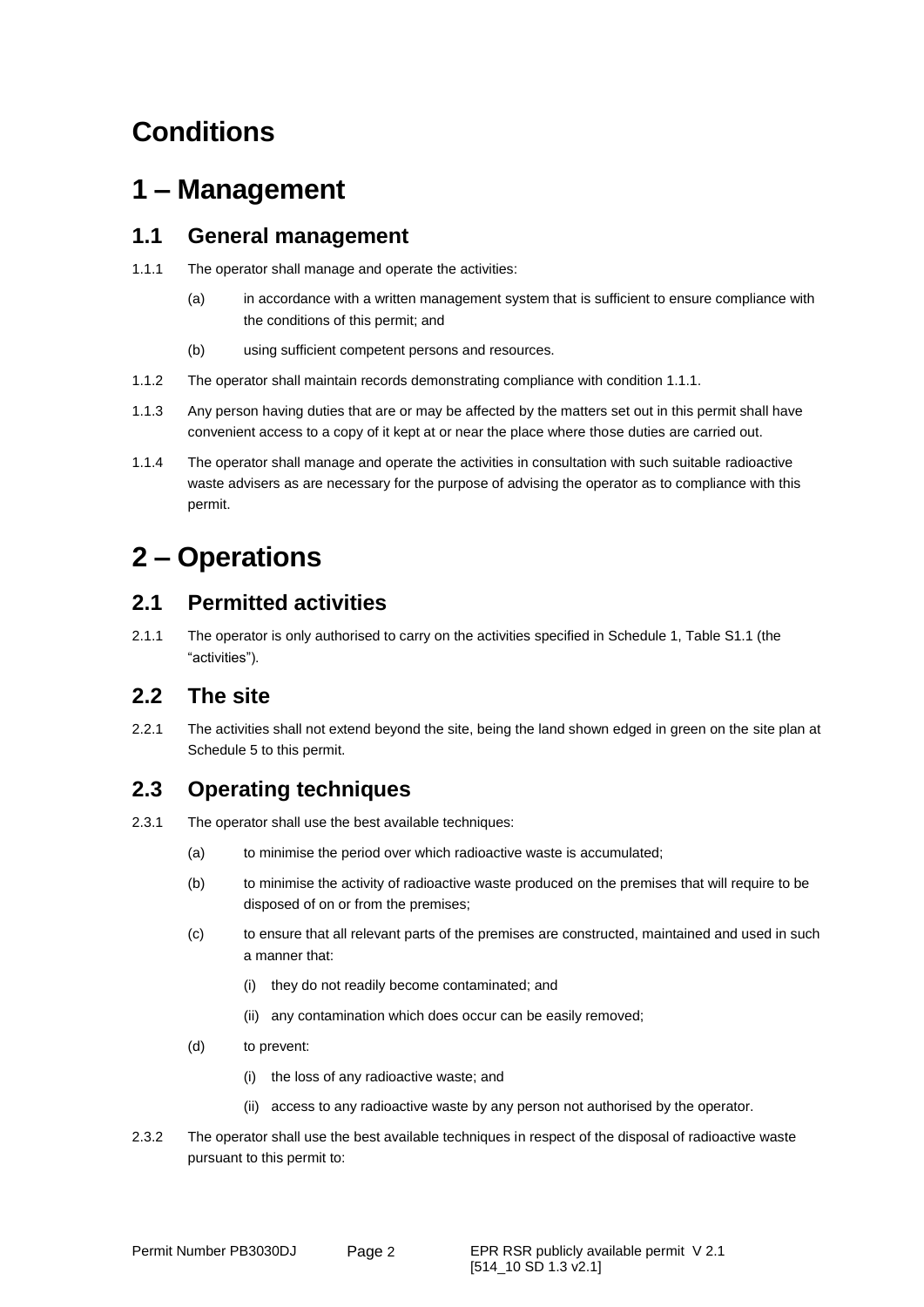- (a) minimise the activity of gaseous and aqueous radioactive waste disposed of by discharge to the environment;
- (b) minimise the volume of radioactive waste disposed of by transfer to other premises; and
- (c) dispose of radioactive waste at times, in a form, and in a manner so as to minimise the radiological effects on the environment and members of the public.
- 2.3.3 The operator shall use the best available techniques to:
	- (a) exclude all entrained solids, gases and non-aqueous liquids from radioactive aqueous waste prior to discharge to the environment;
	- (b) ensure that any discharge of radioactive gas to the atmosphere is made in a manner which prevents its entry into any building.
- 2.3.4 The operator shall maintain in good repair the systems and equipment provided:
	- (a) to meet the requirements of conditions 2.3.1, 2.3.2 and 2.3.3; and
	- (b) to carry out any monitoring and measurements necessary to determine compliance with the conditions of this permit.
- 2.3.5 The operator shall check, at an appropriate frequency, the effectiveness of systems, equipment and procedures provided to meet the requirements of conditions 2.3.1, 2.3.2 and 2.3.3.
- 2.3.6 Any container in which radioactive waste are stored shall be clearly and legibly marked with the word 'Radioactive', with the ionising radiation symbol conforming with BS 3510: 1968 or ISO 361 and any other information necessary for the identification of the or radioactive waste present.
- 2.3.7 The operator shall have and comply with appropriate criteria for the acceptance into service of systems, equipment and procedures for carrying out any monitoring and measurements necessary to determine compliance with the conditions of this permit.
- 2.3.8 The operator shall post copies of this permit on the premises, in such characters and in such positions to be conveniently read by persons who have duties on the premises which are or could be affected by the matters set out in this permit.

### **2.4 Pre-operational conditions**

- 2.4.1 The activities shall not be brought into operation until the measures specified in Schedule 1, Table S1.2A have been completed.
- 2.4.2 The operations specified in schedule 1 table S1.2B shall not commence until the measures specified in that table have been completed.
- 2.4.3 Written notification of the date of completion of each measure shall be sent to the Environment Agency within 14 days of the completion of each such requirement.

### **2.5 Improvement programme**

- 2.5.1 The operator shall complete the improvements specified in Schedule 1, Table S1.3 by the date specified in that table unless otherwise agreed in writing by the Environment Agency.
- 2.5.2 Except in the case of an improvement which consists only of a submission to the Environment Agency, the operator shall notify the Environment Agency within 14 days of completion of each improvement.

### **2.6 Receipt of radioactive waste**

2.6.1 No radioactive waste shall be received onto the premises.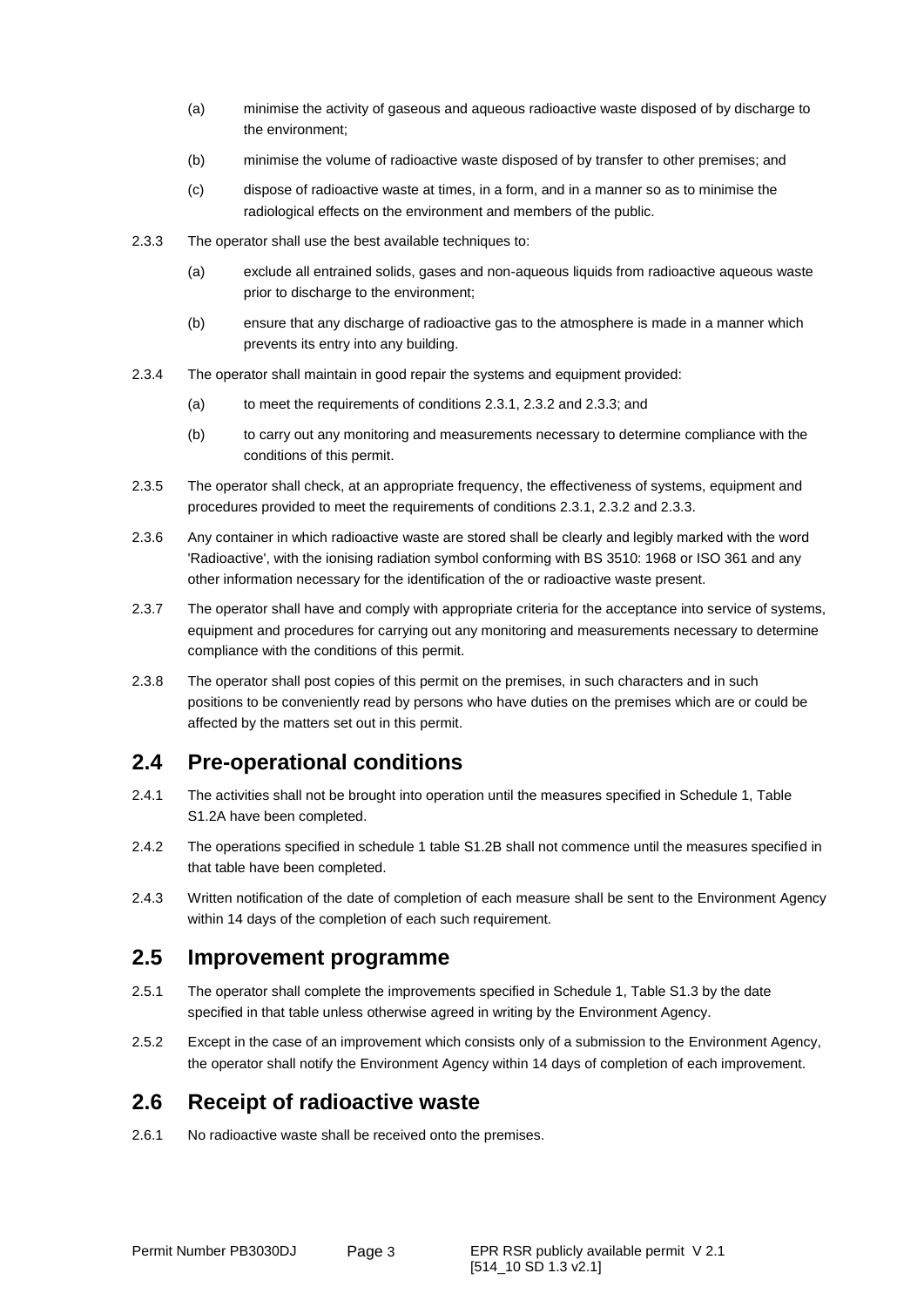## **2.7 Accumulation of radioactive waste**

- 2.7.1 There shall be no accumulation of radioactive waste except of the types of radioactive waste specified in Schedule 2, Table S2.1.
- 2.7.2 The limits on accumulation given in Schedule 2 shall not be exceeded.

# **3 – Disposals of radioactive waste and monitoring**

### **3.1 Disposals of radioactive waste**

- 3.1.1 There shall be no disposals of radioactive waste except of the types of radioactive waste and by the disposal routes specified in Schedule 3.
- 3.1.2 The limits on disposals given in Schedule 3 shall not be exceeded.
- 3.1.3 The operator shall ensure that the transfer of radioactive waste:
	- (a) is in accordance with the directions of the person to whom the radioactive waste is transferred that are necessary to enable that person to comply with all relevant regulatory requirements;
	- (b) is done using a suitable container constructed and maintained so as to prevent the loss of waste; and
	- (c) so far as is reasonably practicable, is not subject to delays in transit and is accepted at the premises of the person to whom the operator transfers waste.
- 3.1.4 The operator shall:
	- (a) ensure that the person to whom radioactive waste is transferred receives at the time of transfer of each consignment a clear and legible note signed on the operator's behalf:
		- (i) stating the total activity in the consignment of each relevant radionuclide or group of radionuclides listed in the relevant table in Schedule 3; or
		- (ii) stating, when no relevant radionuclide or group of radionuclides is specified in Schedule 3, the total activity in the consignment of each radionuclide or group of radionuclides as listed in the written specification of the person to whom the radioactive waste is transferred.
	- (b) obtain a note signed on behalf of the person to whom radioactive waste is transferred, at the time of transfer, stating that the transfer has taken place; and
	- (c) keep a copy of any note issued under condition 3.1.4(a) and any note received under condition 3.1.4(b).
- 3.1.5 If required by the Environment Agency, the operator shall ensure that any consignment or part of any consignment of radioactive waste found, following transfer, not to be in accordance with the conditions of this permit:
	- (a) is packaged in accordance with the relevant legislation; and
	- (b) is returned as soon as is reasonably practicable to the operator's site.
- 3.1.6 The operator shall, not later than 14 days after the end of each month or within such longer period as the Environment Agency may approve in writing, record all disposals of radioactive waste made during that month.

## **3.2 Monitoring**

3.2.1 If required by the Environment Agency, the operator shall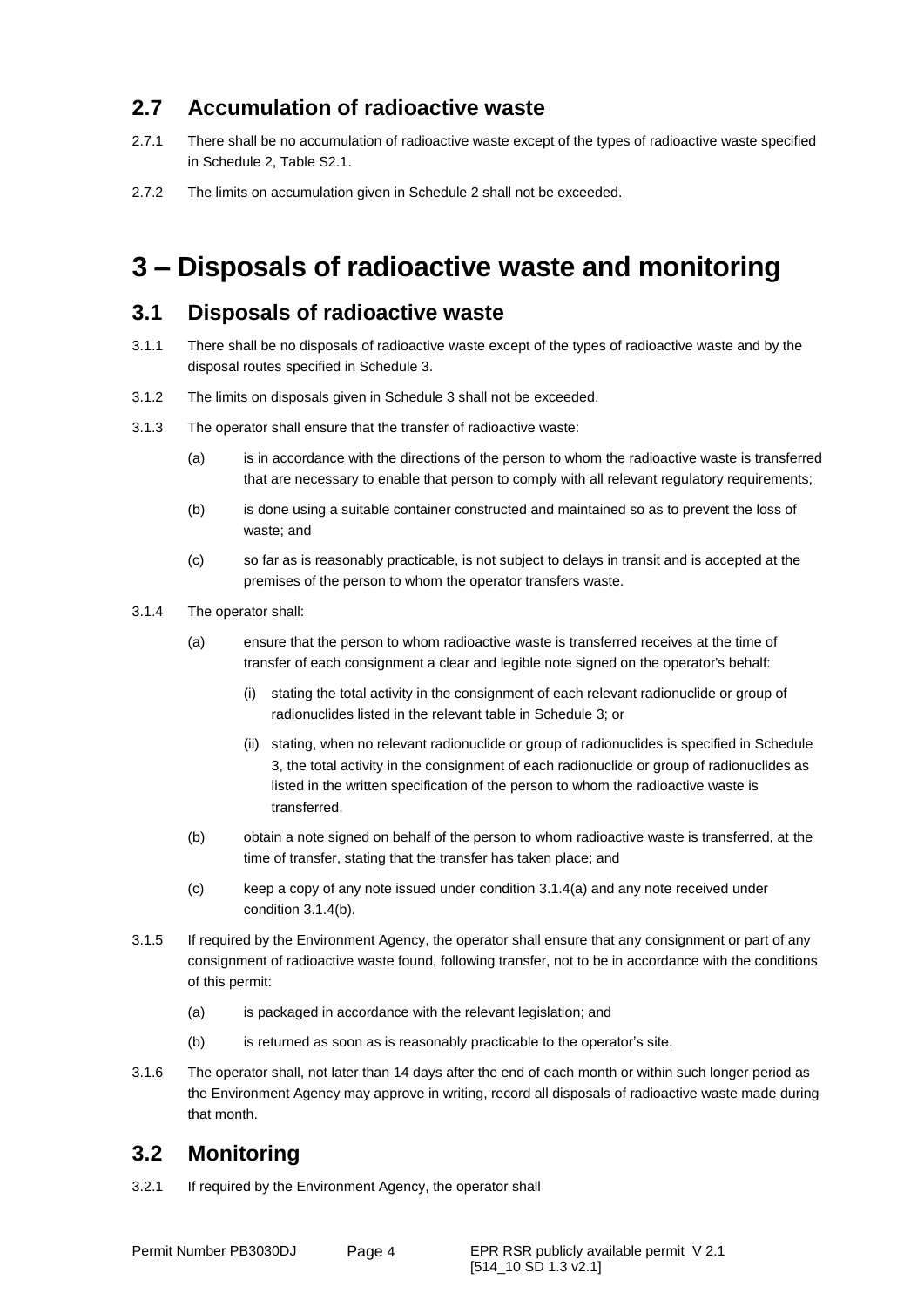- (a) take such samples and conduct such measurements, tests, surveys, analyses and calculations, including environmental measurements and assessments, at such times and using such methods and equipment as the Environment Agency specifies; and
- (b) keep samples, provide samples, or dispatch samples for tests at a laboratory, as the Environment Agency specifies, and ensure that the samples or residues thereof are collected from the laboratory within three months of receiving written notification that testing and repackaging in accordance with the relevant legislation are complete.
- 3.2.2 The operator shall maintain records of all monitoring required by this permit including records of the taking and analysis of samples, instrument measurements (periodic and continual), calibrations, examinations, tests and surveys and any assessment or evaluation made on the basis of such data.
- 3.2.3 The operator shall carry out:
	- (a) regular calibration, at an appropriate frequency, of systems and equipment provided for carrying out any monitoring and measurements necessary to determine compliance with the conditions of this permit; and
	- (b) regular checking, at an appropriate frequency, that such systems and equipment are serviceable and correctly used.

# **4 – Information**

### **4.1 Records**

4.1.1 All records required to be made by this permit shall:

- (a) be legible;
- (b) be made as soon as reasonably practicable;
- (c) if amended, be amended in such a way that the original and any subsequent amendments remain legible, or are capable of retrieval; and
- (d) be retained until notified in writing by the Environment Agency that records no longer need to be retained.
- 4.1.2 The operator shall:
	- (a) retain records made in accordance with any previous relevant permit issued to the operator and related to the premises covered by this permit; and
	- (b) retain records transferred to the operator, which were made in accordance with any previous relevant permit related to the premises covered by this permit.
- 4.1.3 The operator shall keep on site all records, plans and the management system required by this permit, unless otherwise agreed in writing by the Environment Agency.

## **4.2 Reporting**

- 4.2.1 The operator shall send all reports and notifications required by this permit to the Environment Agency using the contact details supplied in writing by the Environment Agency.
- 4.2.2 The operator shall supply such information in relation to:
	- (a) the disposals of radioactive waste; and
	- (b) the samples, tests, surveys, analysis and calculations, environmental monitoring and assessments undertaken under condition 3.2.1;

in such format and within such timescales as the Environment Agency may specify in writing.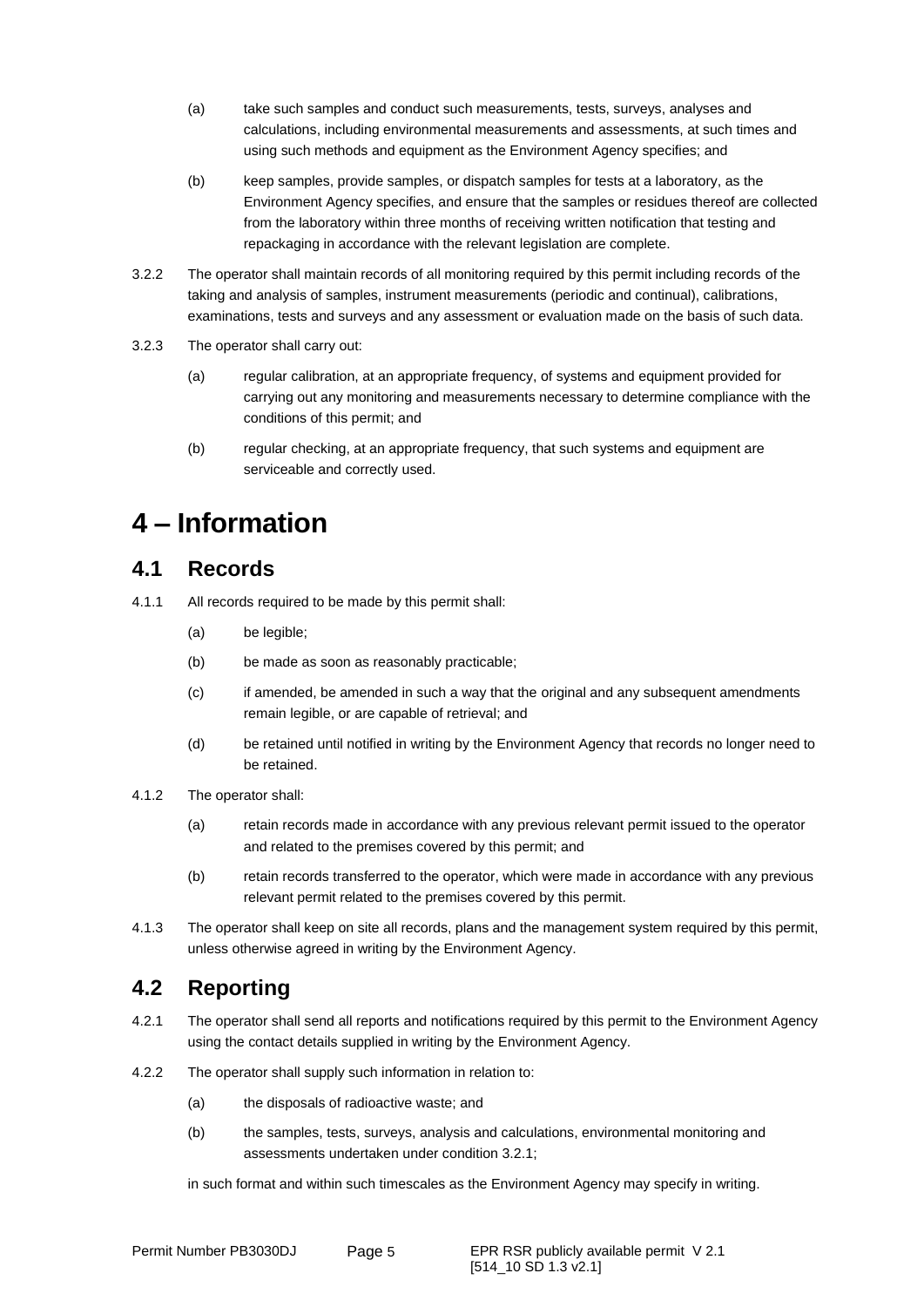## **4.3 Notifications**

- 4.3.1 The Environment Agency shall be notified without delay following the detection of:
	- (a) any malfunction, breakdown or failure of equipment or techniques or accident, which has caused, is causing or may cause significant pollution or may generate significant amounts of radioactive waste;
	- (b) the breach of a limit specified in this permit; or
	- (c) any significant adverse environmental effects; or
	- (d) any escape of accumulated radioactive waste.
- 4.3.2 Any information provided under condition 4.3.1 shall be confirmed by sending the information listed in Schedule 4 within the time period specified in that Schedule.
- 4.3.3 The Environment Agency shall be notified in writing, at least 21 days in advance or, where this is not possible, without delay, of the operator's intention to cease to accumulate or dispose of radioactive waste.
- 4.3.4 The Environment Agency shall be notified within 14 days of the occurrence of the following matters, except where such disclosure is prohibited by Stock Exchange rules:
	- (a) Where the operator is a registered company:
		- any change in the operator's trading name, registered name or registered office address; and
		- any steps taken with a view to the operator going into administration, entering into a company voluntary arrangement or being wound up.
	- (b) Where the operator is a corporate body other than a registered company:
		- any change in the operator's name or address; and
		- any steps taken with a view to the dissolution of the operator.
	- (c) In any other case:
		- the death of any of the named operators (where the operator consists of more than one named individual); and
		- any steps taken with a view to the operator, or any one of them, going into bankruptcy, entering into a composition or arrangement with creditors, or, in the case them being in a partnership, dissolving the partnership.
- 4.3.5 If the operator believes or has reasonable grounds for believing that radioactive waste have been lost or stolen he shall:
	- (a) without delay inform the Police and the Environment Agency;
	- (b) make all reasonable efforts to recover that radioactive waste; and
	- (c) as soon as is practicable report the circumstances in writing to the Environment Agency.

### **4.4 Interpretation**

- 4.4.1 In this permit the expressions listed below shall have the meaning given.
- 4.4.2 In this permit references to reports and notifications mean written reports and notifications, except where reference is made to notification being made "without delay", in which case it may be provided by telephone.

*"activity",* expressed in becquerels, means the number of spontaneous nuclear transformations occurring in a period of one second.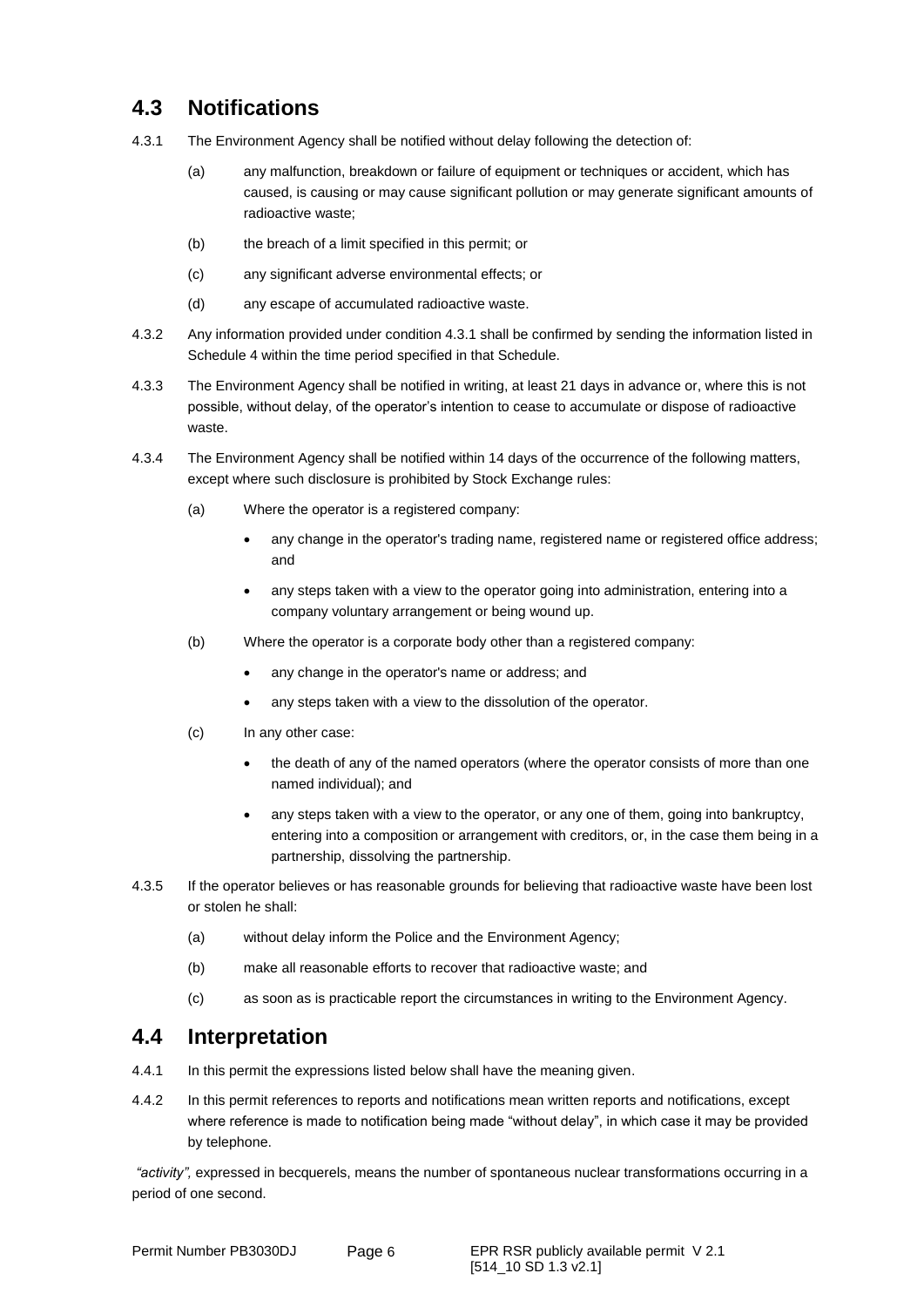*"annual limit"* means the limit over a calendar year.

*"aqueous waste"* means radioactive waste in the form of a continuous aqueous phase together with any entrained solids, gases and non-aqueous liquids.

*"best available techniques"* means the latest stage of development (state of the art) of processes, of facilities or of methods of operation which indicate the practical suitability of a particular measure for limiting discharges, emissions and waste. In determining whether a set of processes, facilities and methods of operation constitute the best available techniques in general or individual cases, special consideration shall be given to:

- (a) comparable processes, facilities or methods of operation which have recently been successfully tried out;
- (b) technological advances and changes in scientific knowledge and understanding;
- (c) the economic feasibility of such techniques;
- (d) time limits for installation in both new and existing plants; and
- (e) the nature and volume of the discharges and emissions concerned.

*"Bq, kBq, MBq, GBq, TBq and PBq"* are used as abbreviations meaning becquerels, kilobecquerels, megabecquerels, gigabecquerels, terabecquerels and petabecquerels respectively.

*"calendar year"* means a period of 12 consecutive months beginning on 1 January.

*"environment"* means all, or any, of the media of air, water (to include sewers and drains) and land.

*"environmental permit"* means a permit under the Environmental Permitting Regulations for the accumulation or disposal of radioactive waste.

*"Environmental Permitting Regulations"* means The Environmental Permitting (England and Wales) Regulations 2010.

*"gaseous waste*" means radioactive waste in the form of gases and associated mists and particulate matter.

*"LLW"* means low level solid radioactive waste, including any immediate packaging, with a maximum concentration of 4 gigabecquerels per tonne of alpha emitting radionuclides and 12 gigabecquerels per tonne of all other radionuclides.

*"LLWR"* means Low Level Waste Repository near Drigg, Cumbria.

*"LLWR Site Operator"* means the holder of the licence issued under the Nuclear Installations Act 1965 for the LLWR.

*"Month"* means calendar month.

*"nuclear site"* means a site licensed under the Nuclear Installations Act 1965.

*"quarter"* means any period of three consecutive months.

*"organic liquid waste"* means radioactive waste in the form of liquid, not being aqueous waste, containing one or more organic chemical compounds.

*"packaging"* includes any sack, drum, container or wrapping.

*"RPA"* means a Radiation Protection Adviser appointed under Regulation 13 of the Ionising Radiations Regulations 1999.

*"samples"* includes samples that have been prepared or treated to enable measurements of activity to be made.

*"techniques"* include both the technology used and the way in which the installation is designed, built, maintained, operated and dismantled.

*"Total"*, where used in Schedule 1, Table S1.2, excludes any radionuclide which would fall within the description of radionuclides given for the total in question, but which is specifically identified and limited elsewhere in that table.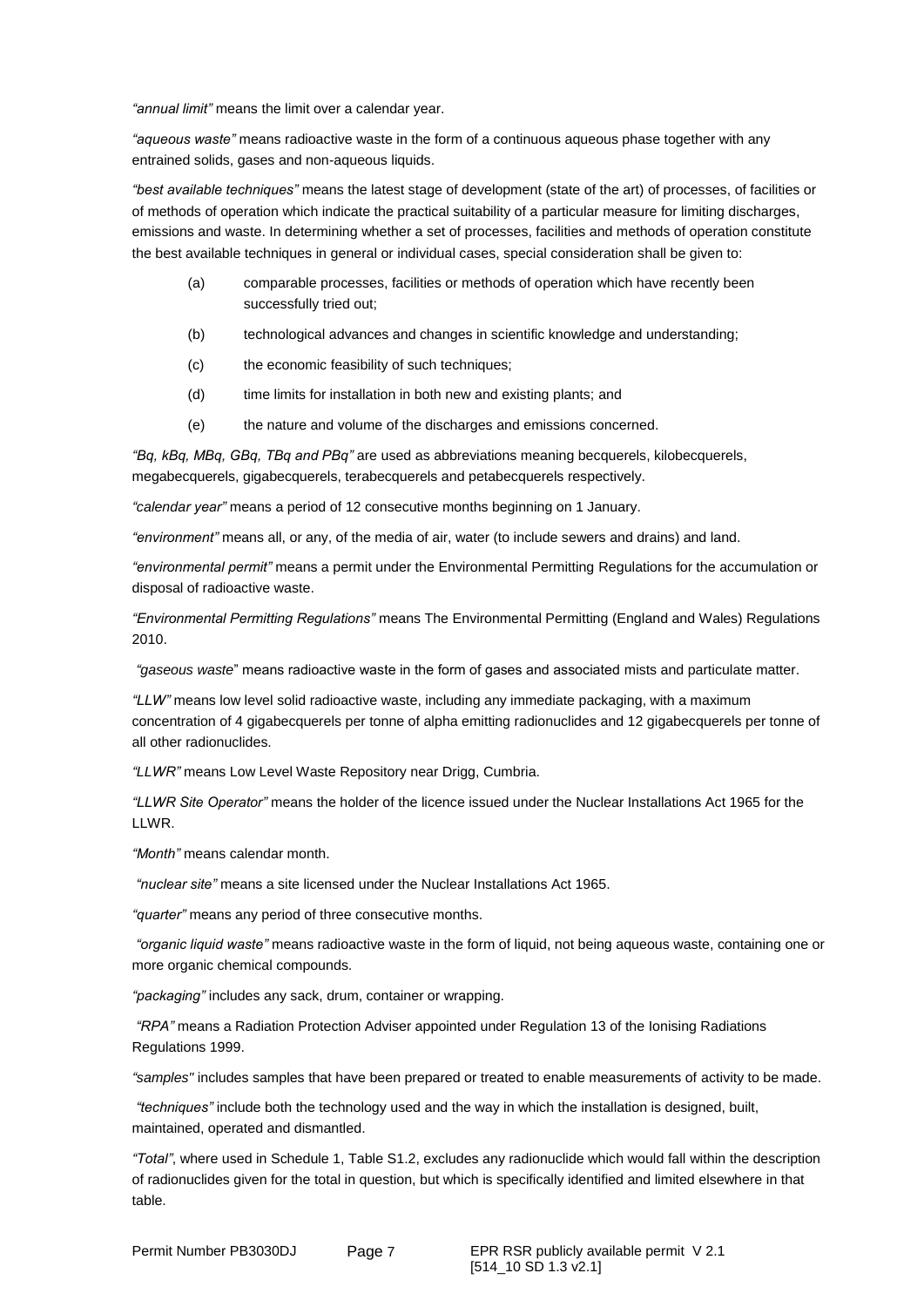*"VLLW"* means very low level solid radioactive waste, which is disposed of with non-radioactive refuse, and in which:

- (a) except in the case of carbon-14 and tritium, each  $0.1\text{m}^3$  of waste contains less than 400 kBq of total activity;
- (b) except in the case of carbon-14 and tritium, any single item contains less than 40 kBq of total activity;
- (c) each 0.1m<sup>3</sup> of waste contains less than 4000 kBq of carbon-14 and tritium, taken together; and
- (d) any single item contains less than 400 kBq of carbon-14 and tritium, taken together.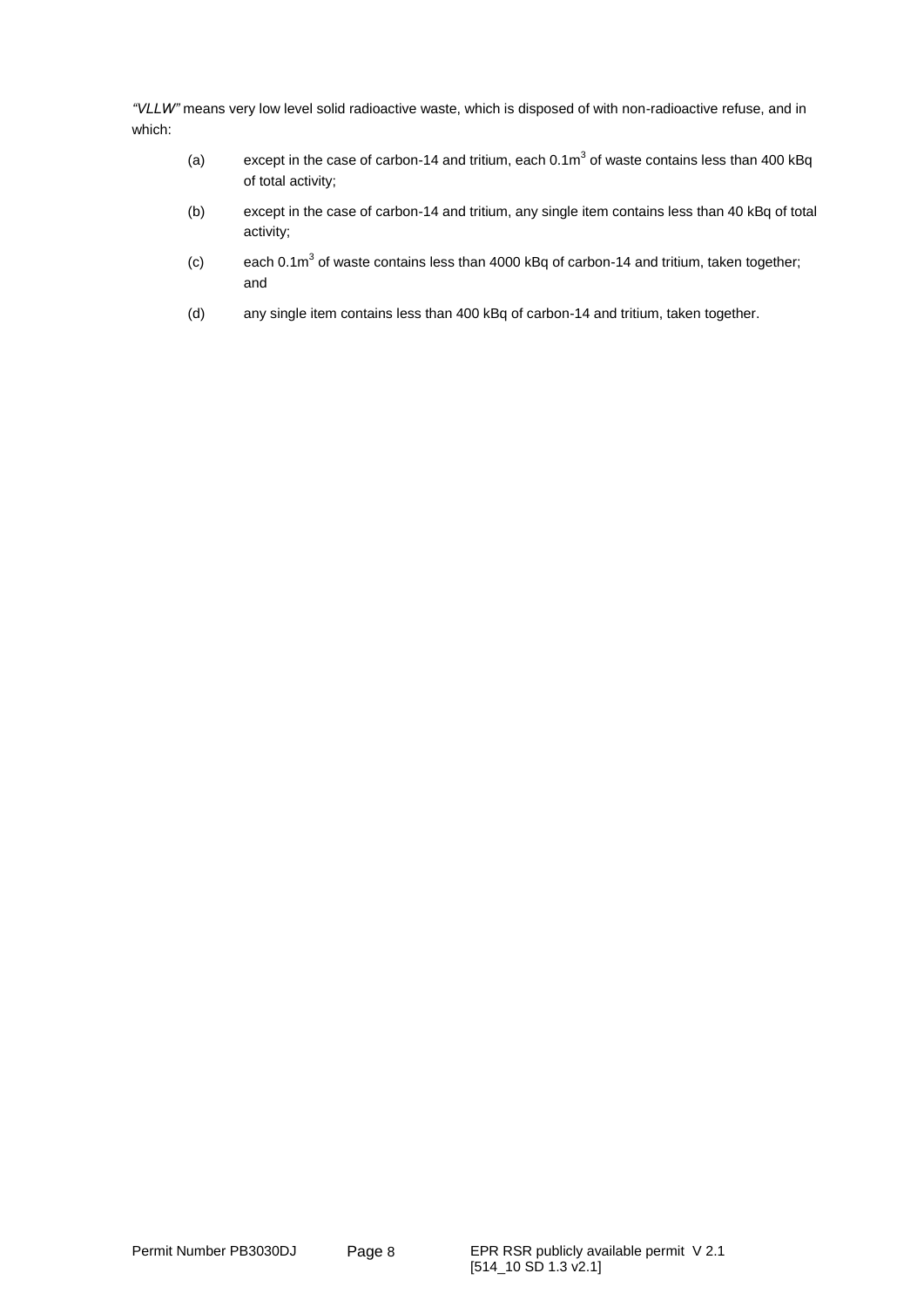# **Schedule 1 – Operations**

|                       | <b>Table S1.1: Activities</b>                                                                  |                                                       |                                                                                                                                                                               |  |  |
|-----------------------|------------------------------------------------------------------------------------------------|-------------------------------------------------------|-------------------------------------------------------------------------------------------------------------------------------------------------------------------------------|--|--|
| Activity<br>reference | <b>Activity listed in Schedule 23</b><br>of the Environmental<br><b>Permitting Regulations</b> | Description of specified activity                     | Limit of specified activity                                                                                                                                                   |  |  |
| A <sub>1</sub>        | Sch 23 Part 2 para 11(2)(b)                                                                    | Disposal of radioactive waste on or from the premises | Production of oil and gas                                                                                                                                                     |  |  |
| A4                    | Sch 23 Part 2 para 11(2)(c)                                                                    | Accumulation of radioactive waste on the premises     | Research and Development<br>Carrying out repairs<br>Carrying out maintenance<br>Handling radioactive<br>substances<br>Storing radioactive<br>substances<br>Disposing of waste |  |  |

| Table S1.2: Radioactive material – open sources |  |  |
|-------------------------------------------------|--|--|
| <b>Radionuclide</b><br><b>Maximum Activity</b>  |  |  |
| Not authorised to keep, use open sources        |  |  |

| Table S1.3: Pre-operational measures |                                 |  |
|--------------------------------------|---------------------------------|--|
| Reference                            | <b>Pre-operational measures</b> |  |
|                                      | None specified                  |  |

| Table S1.4: Improvement programme requirements |                 |                          |  |
|------------------------------------------------|-----------------|--------------------------|--|
| Reference                                      | Requirement     | Date                     |  |
| $\overline{\phantom{0}}$                       | None specified. | $\overline{\phantom{0}}$ |  |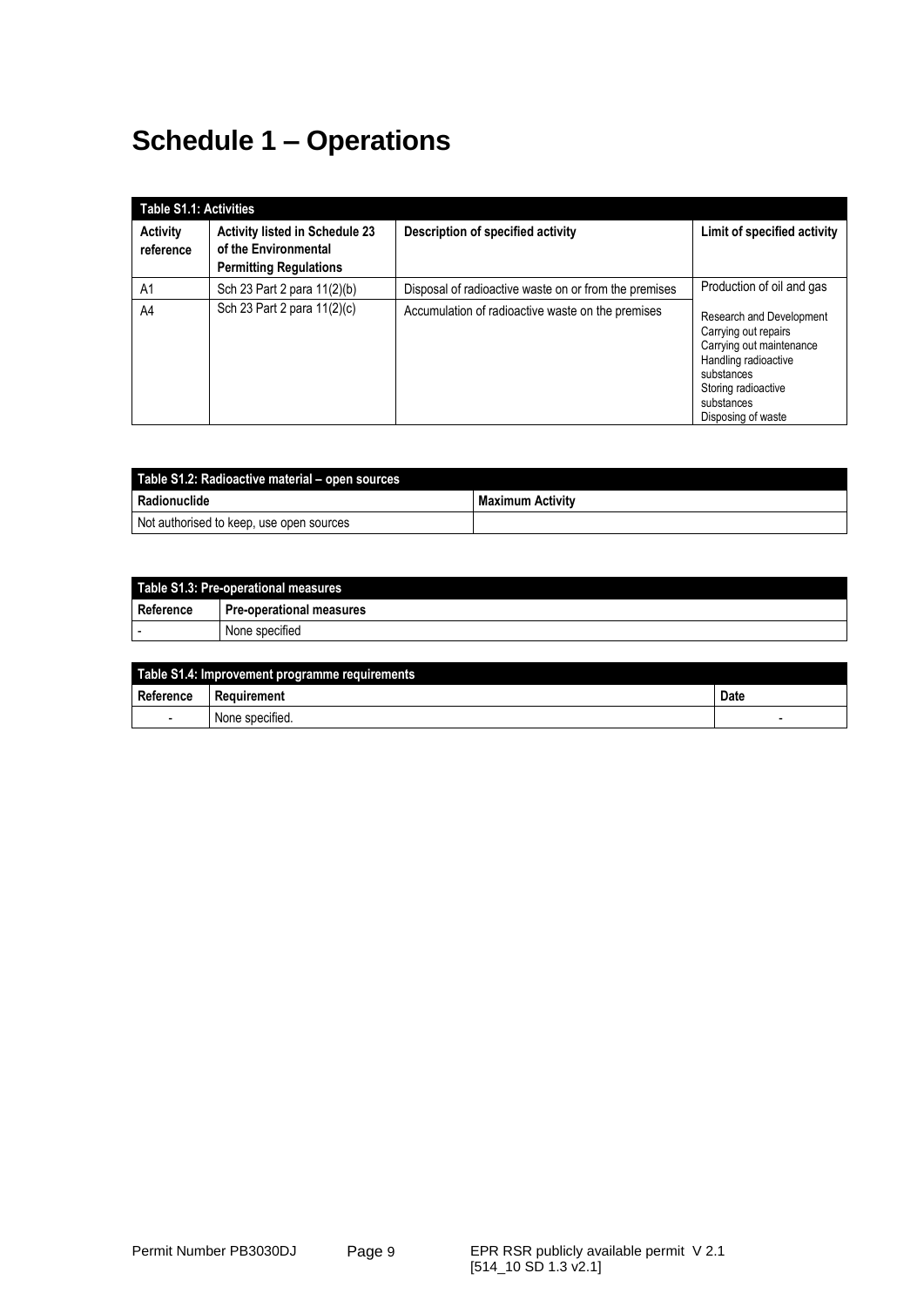# **Schedule 2 – Accumulation of radioactive waste**

| Table S2.1: Accumulation of radioactive waste |                                                   |                       |                     |                     |  |  |
|-----------------------------------------------|---------------------------------------------------|-----------------------|---------------------|---------------------|--|--|
| Specified waste type                          | Radionuclide or group of radionuclides<br>[1] [2] | <b>Activity limit</b> | <b>Volume limit</b> | <b>Period limit</b> |  |  |
| AQUEOUS WASTE                                 | Radium 226                                        | 29.4 MBq              |                     |                     |  |  |
|                                               | Radium 228                                        | 2.93 MBa              | $210 \text{ m}^3$   | 90 days             |  |  |
|                                               | Lead 210                                          | 29.4 MBa              |                     |                     |  |  |
|                                               | Polonium 210                                      | 29.4 MBa              |                     |                     |  |  |
| <b>SOLID WASTE</b>                            | Radium-226                                        | 10 MBq                |                     |                     |  |  |
|                                               | Radium-228                                        | 4 MBq                 | 5 m <sup>3</sup>    | 90 days             |  |  |
|                                               | Lead-210                                          | 10 MBq                |                     |                     |  |  |
|                                               | Polonium 210                                      | 10 MBq                |                     |                     |  |  |
|                                               | Thorium 228                                       | 4 MBa                 |                     |                     |  |  |

[1] together with any associated decay products present in amounts not exceeding those which could be present through radioactive decay of the specified radionuclides

[2] numerical limit apply only to the head of chain radionuclides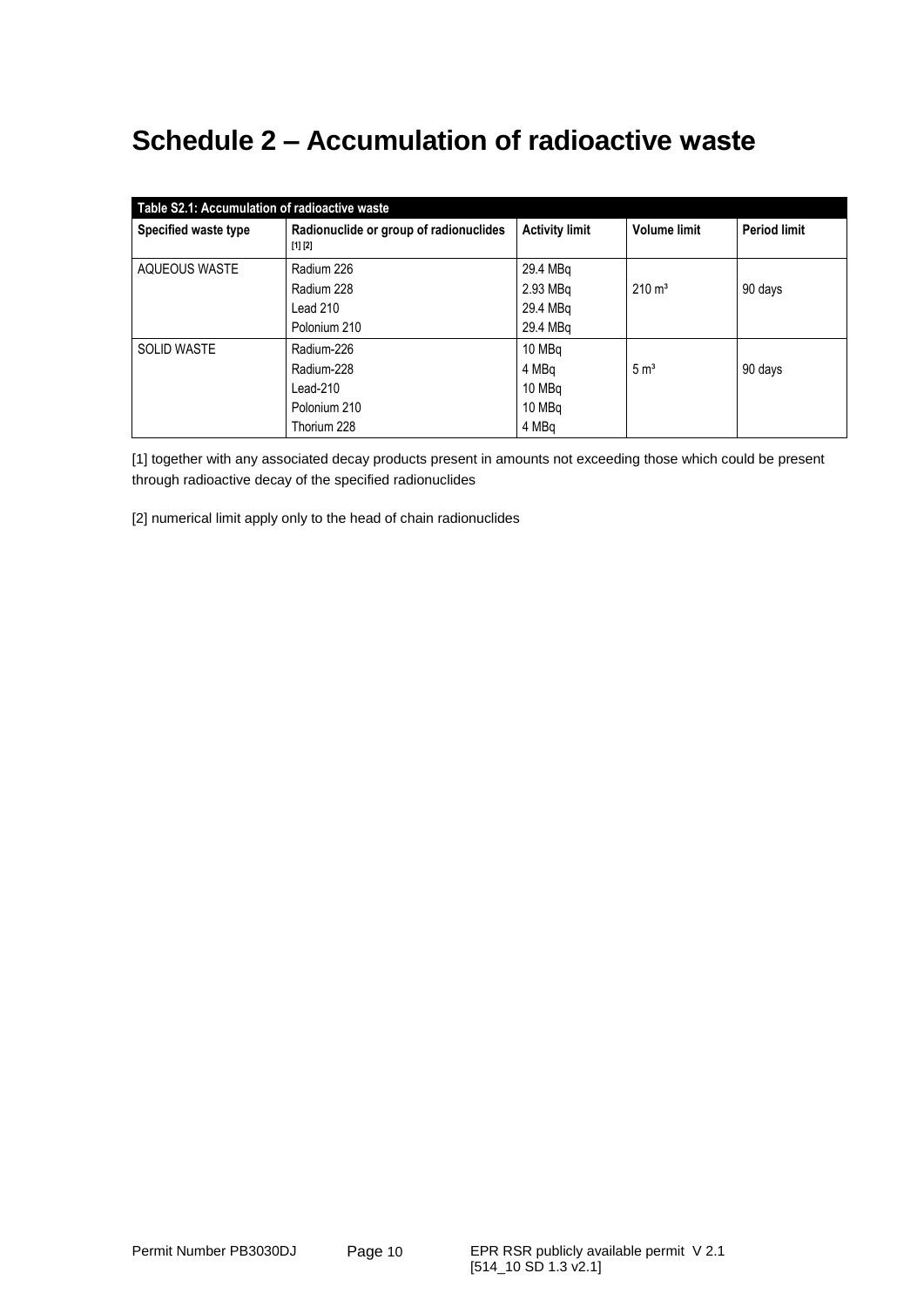## **Schedule 3 – Disposals of radioactive waste**

| Table S3.1: Specified disposals to air |                               |                                                                          |                |                     |
|----------------------------------------|-------------------------------|--------------------------------------------------------------------------|----------------|---------------------|
| Specified waste type                   | Disposal outlet ref           | Radionuclide or group of radionuclides [1][2]                            | Annual limits  | <b>Daily limits</b> |
| Gaseous waste                          | A flare or vent for waste gas | Radionuclides arising from the permitted radioactive substances activity | None specified | None specified      |

| Table S3.2: Specified disposals to sewer or water |                     |                                               |                       |  |
|---------------------------------------------------|---------------------|-----------------------------------------------|-----------------------|--|
| <b>Specified waste type</b>                       | Disposal outlet ref | Radionuclide or group of radionuclides [1][2] | <b>Monthly limits</b> |  |
| NO DISPOSALS TO SEWER                             |                     |                                               |                       |  |
| OR WATER AUTHORISED                               |                     |                                               |                       |  |

[1] together with any associated decay products present in amounts not exceeding those which could be present through radioactive decay of the specified radionuclides

[2] numerical limit apply only to the head of chain radionuclides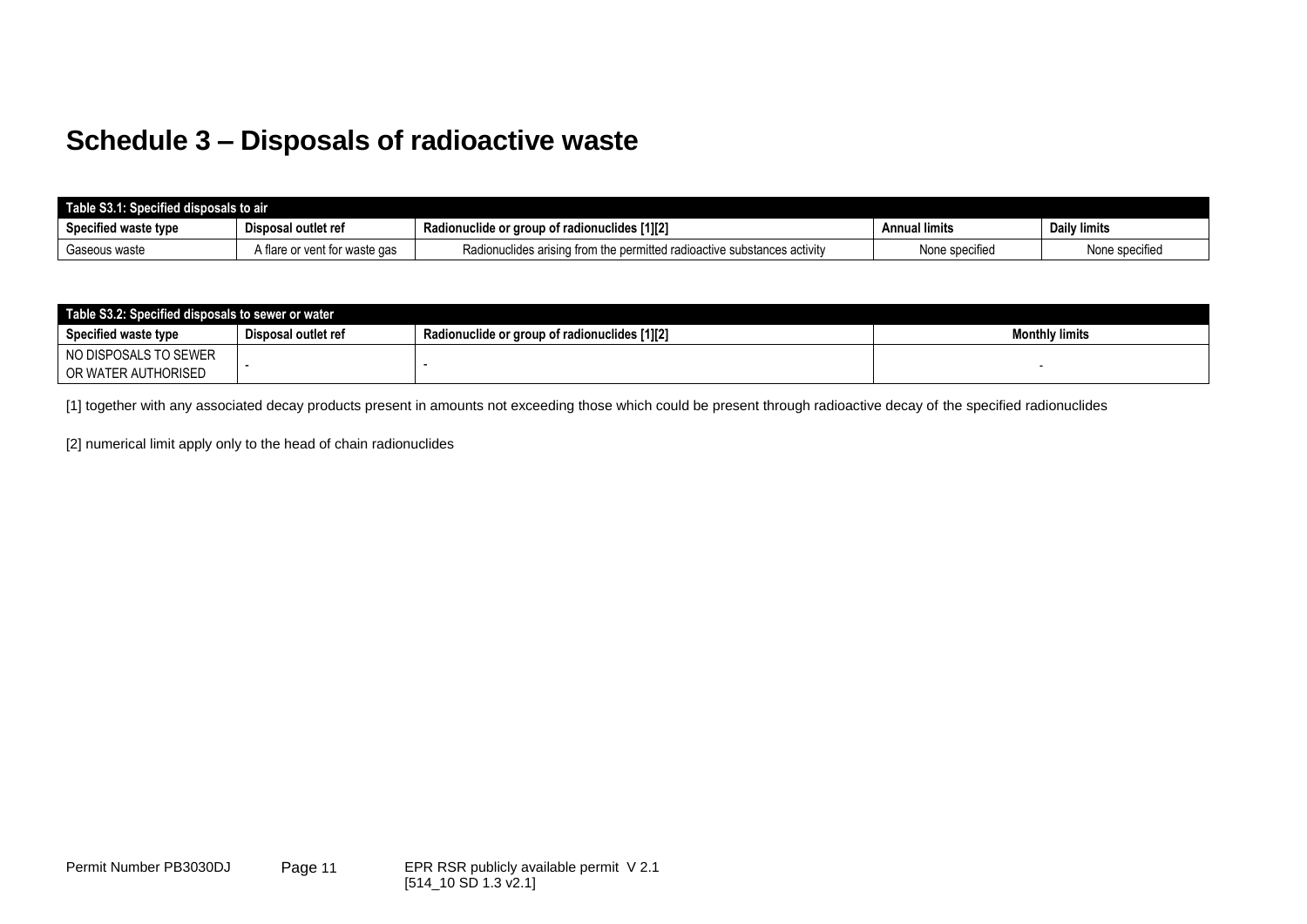| Table S3.3: Specified transfers to other premises |                                                                                                 |                                                                                                                       |                                                                     |                                              |                                                                                               |
|---------------------------------------------------|-------------------------------------------------------------------------------------------------|-----------------------------------------------------------------------------------------------------------------------|---------------------------------------------------------------------|----------------------------------------------|-----------------------------------------------------------------------------------------------|
| Specified waste type                              | Person to whom waste may be transferred                                                         | Purpose of transfer                                                                                                   | Radionuclide or group of<br>radionuclides [1] [2]                   | <b>Annual limits</b>                         | <b>Annual volume limits</b><br>m <sup>3</sup>                                                 |
| Aqueous waste                                     | The holder of an environmental permit to<br>receive, accumulate and dispose of aqueous<br>waste | For any one or more of: - treatment -<br>onward transfer for treatment or<br>disposal - incineration - final disposal | $Lead-210$<br>Radium-226<br>Radium-228<br>Polonium 210              | 46.8 MBq<br>46.8 MBq<br>46.7 MBa<br>46.8 MBa | $335 \text{ m}^3$<br>$335 \text{ m}^3$<br>$335 \text{ m}^3$<br>$335 \text{ m}^3$              |
| Solid waste                                       | The holder of an environmental permit to<br>receive, accumulate and dispose of solid waste      |                                                                                                                       | Lead-210<br>Radium-226<br>Radium-228<br>Polonium 210<br>Thorium 228 | 10 MBq<br>10 MBa<br>4 MBa<br>10 MBq<br>4 MBa | 5 m <sup>3</sup><br>$5 \text{ m}^3$<br>5 m <sup>3</sup><br>$5 \text{ m}^3$<br>$5 \text{ m}^3$ |

| Table S3.4: Specified disposal by on-site incineration |                  |                                                                 |              |  |  |
|--------------------------------------------------------|------------------|-----------------------------------------------------------------|--------------|--|--|
| Specified waste type                                   | Incinerator unit | Radionuclide or group of radionuclides<br>Monthly limits [1][2] | Daily limits |  |  |
| No on-site incineration authorised                     |                  |                                                                 |              |  |  |

| Table S3.5: Specified disposal by deposit                                                       |                                                              |                                                                                      |                       |                     |  |
|-------------------------------------------------------------------------------------------------|--------------------------------------------------------------|--------------------------------------------------------------------------------------|-----------------------|---------------------|--|
| Specified waste type                                                                            | Disposal outlet ref                                          | Radionuclide or group of radionuclides<br>permitted to be present in the waste[1][2] | <b>Monthly limits</b> | <b>Daily limits</b> |  |
| Aqueous radioactive waste, limited to<br>formation water or produced water<br>remaining in situ | Disposal in the rock formation adjacent<br>to the well bore. | Any naturally occurring radionuclide                                                 | None specified        | None specified      |  |

[1] together with any associated decay products present in amounts not exceeding those which could be present through radioactive decay of the specified radionuclides [2] numerical limits apply only to the head of chain radionuclides

Permit Number PB3030DJ Page 12 EPR RSR publicly available permit - - V 2.1 - 12 - - 12 -12 [514\_10 SD 1.3 v2.1]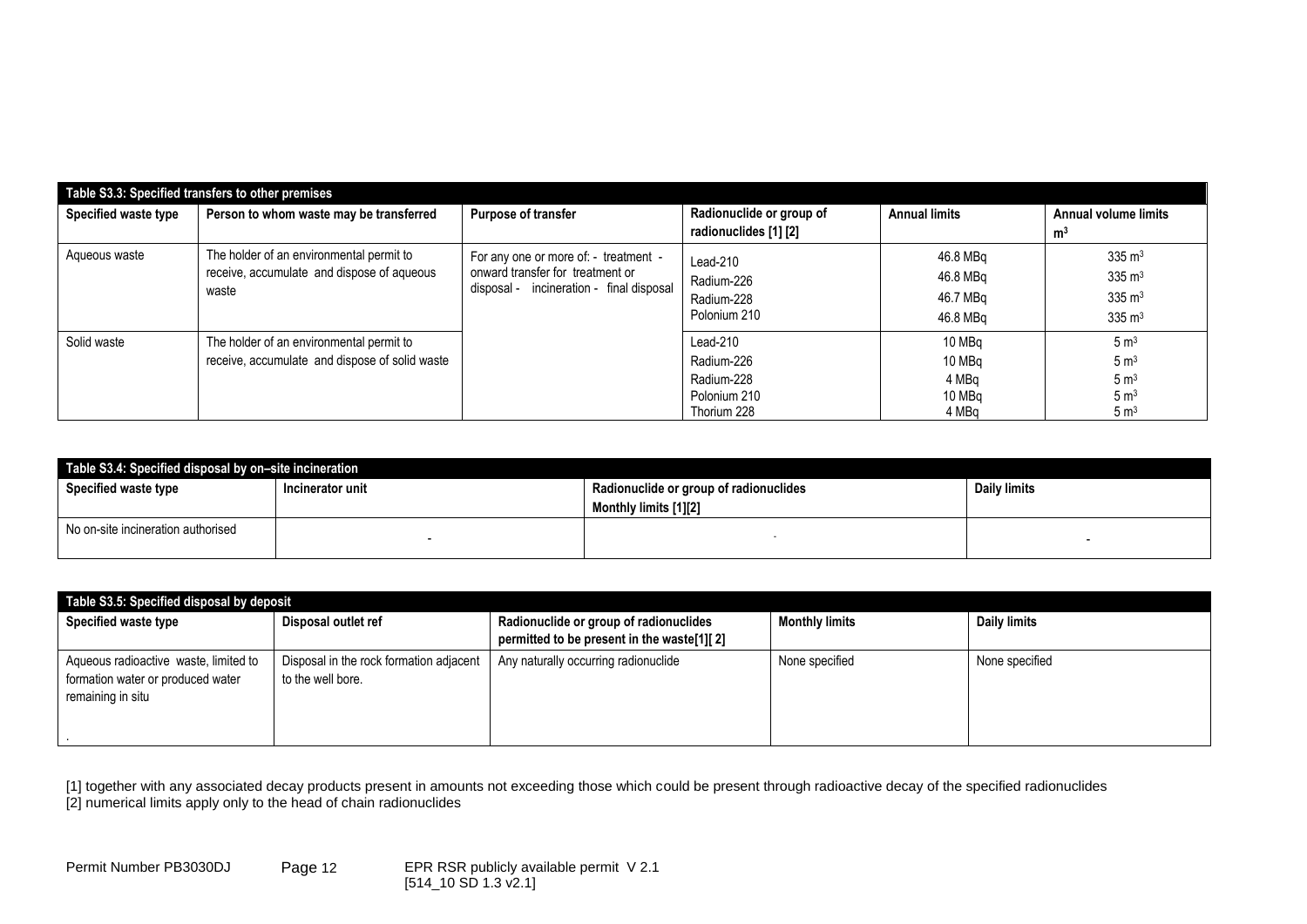# **Schedule 4 - Notification**

These pages outline the information that the operator must provide.

Units of measurement used in information supplied under Part A and B requirements shall be appropriate to the circumstances of the disposal. Where appropriate, a comparison should be made of actual disposals and permitted disposal limits.

### Part A

 $\mathbf{I}$ 

| Permit Number                  | <b>PB3030DJ</b>                                          |
|--------------------------------|----------------------------------------------------------|
| Name of operator               | RATHLIN ENERGY (UK) LIMITED                              |
| Location of Facility           | West Newton Wellsite, Fosham Road, Marton, Hull HU11 5DA |
| Time and date of the detection |                                                          |

| Notification requirements for any malfunction, breakdown or failure of equipment or techniques,<br>(a) |  |  |
|--------------------------------------------------------------------------------------------------------|--|--|
| accident, or disposal which has caused, is causing or may cause significant pollution or may generate  |  |  |
| significant amounts of radioactive waste                                                               |  |  |
| To be notified within 24 hours of detection                                                            |  |  |
| Date and time of the event                                                                             |  |  |
| Reference or description of the                                                                        |  |  |
| location of the event                                                                                  |  |  |
| Description of where any disposal                                                                      |  |  |
| into the environment took place                                                                        |  |  |
| Radionuclides potentially                                                                              |  |  |
| released                                                                                               |  |  |
| Best estimate of the quantity or                                                                       |  |  |
| rate of release of radionuclides or                                                                    |  |  |
| amount of radioactive waste                                                                            |  |  |
| generated                                                                                              |  |  |
| Measures taken, or intended to                                                                         |  |  |
| be taken, to stop any disposal                                                                         |  |  |
| Description of the failure or                                                                          |  |  |
| accident                                                                                               |  |  |

| (b)<br>Notification requirements for the breach of a limit                   |  |                     |
|------------------------------------------------------------------------------|--|---------------------|
| To be notified within 24 hours of detection unless otherwise specified below |  |                     |
| Disposal outlet reference/source                                             |  |                     |
| Radionuclides                                                                |  |                     |
| Limit                                                                        |  |                     |
| Measured value and uncertainty                                               |  |                     |
| Date and time of monitoring                                                  |  |                     |
| Measures taken, or intended to                                               |  |                     |
| be taken, to stop the disposal                                               |  |                     |
| Time periods for notification following detection of a breach of a limit     |  |                     |
| Parameter                                                                    |  | Notification period |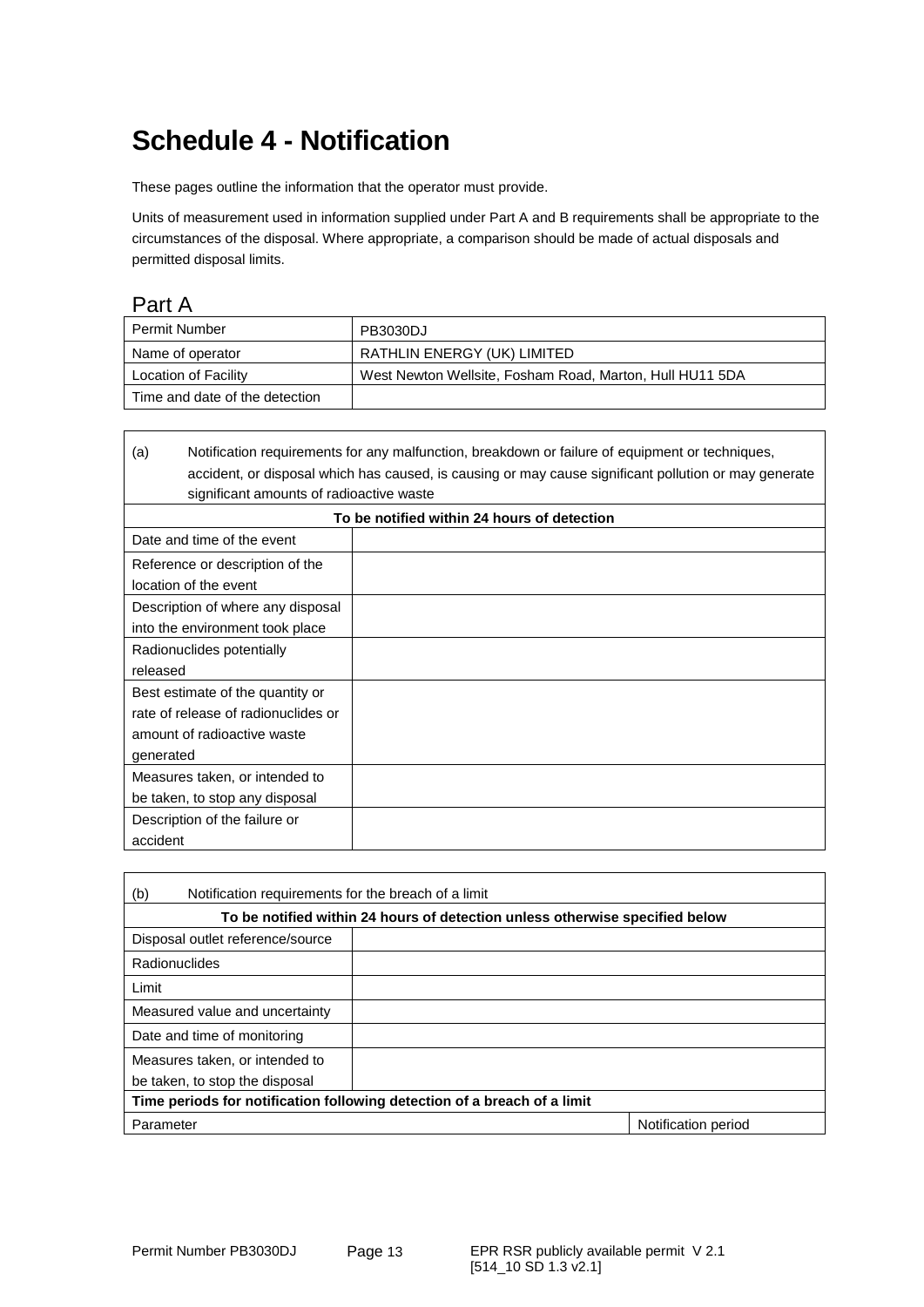| ,我们就会在这里,我们的人们就会在这里,我们的人们就会在这里,我们的人们就会在这里,我们的人们就会在这里,我们的人们就会在这里,我们的人们就会在这里,我们的人们<br><u> La construcción de la construcción de la construcción de la construcción de la construcción de la construcción d</u> |                                                                                                                       |
|--------------------------------------------------------------------------------------------------------------------------------------------------------------------------------------------------------------|-----------------------------------------------------------------------------------------------------------------------|
| <u> La componenta de la contrada de la contrada de la contrada de la contrada de la contrada de la contrada de la</u>                                                                                        | <u> La Carlo de la Carlo de la Carlo de la Carlo de la Carlo de la Carlo de la Carlo de la Carlo de la Carlo de l</u> |
|                                                                                                                                                                                                              |                                                                                                                       |

| Notification requirements for the detection of any significant adverse environmental effect<br>(c) |  |  |
|----------------------------------------------------------------------------------------------------|--|--|
| To be notified within 24 hours of detection                                                        |  |  |
| Description of where the effect on                                                                 |  |  |
| the environment was detected                                                                       |  |  |
| Radionuclides detected                                                                             |  |  |
| Activity of radionuclides detected                                                                 |  |  |
| Date of monitoring/sampling                                                                        |  |  |

## Part B - to be submitted as soon as practicable

| Any more accurate information on the matters for      |  |
|-------------------------------------------------------|--|
| notification under Part A                             |  |
| Measures taken, or intended to be taken, to prevent a |  |
| recurrence of the incident                            |  |
| Measures taken, or intended to be taken, to rectify,  |  |
| limit or prevent any contamination of the environment |  |
| which has been or may be caused by the disposal       |  |
| The dates of any unauthorised disposals from the      |  |
| facility in the preceding 24 months                   |  |

| Name*     |  |
|-----------|--|
| Post      |  |
| Signature |  |
| Date      |  |

\* authorised to sign on behalf of RATHLIN ENERGY (UK) Limited